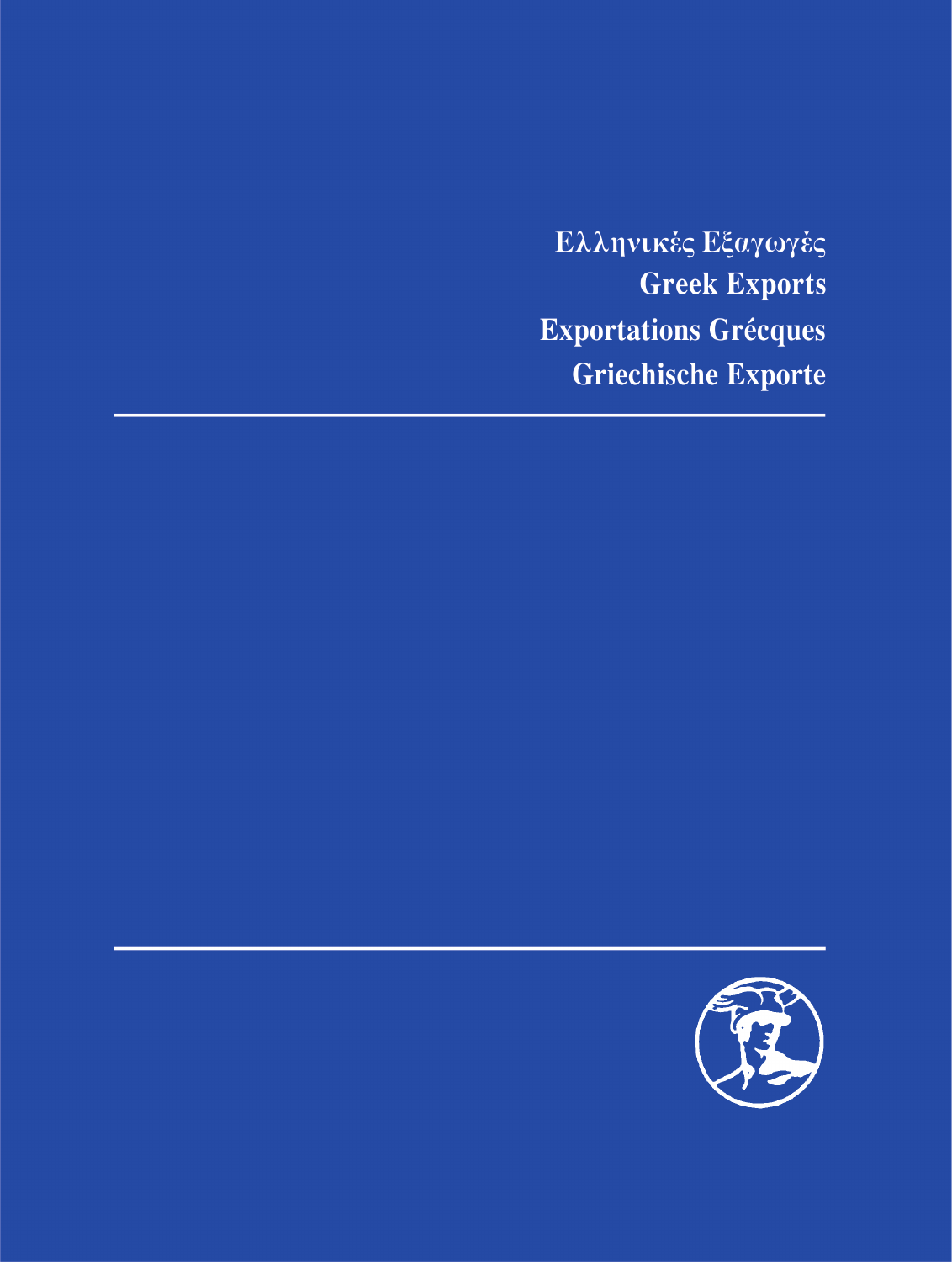# **1. RECENT DEVELOPMENTS IN GREEK ECONOMY**

Greece is still facing a great challenge, two years after the implementation of the first Memorandum, a challenge which is crucial for the country's future. Despite the progress made, failure to act in a resolute and timely manner, along with the recession, resulted in a worsening of the dynamics of public debt, making a new agreement for financial support necessary. The size of the loan support package - taken together with the first Memorandum of May 2010 - is unprecedented in relation to the size of the Greek economy and covers borrowing needs up to 2015, provided that the accompanying reform program is implemented promptly and rigorously. The new loan agreement and the economic adjustment program for the period 2012-2014 create more favorable conditions for pursuing the required effort and are tangible proof of the country's partners' willingness to support. On the other hand, the international environment remains fluid and uncertainty continues to surround the course of the global economy and the unfolding of the sovereign debt crisis in European economies.<sup>1</sup>

## The recession and unemployment turned out worse than initially expected

Regarding the performance of the Greek economy. according to the Bank of Greece, the recession that began in 2008 continues irreducible. In 2011, real GDP contracted further, by 6.9%. The economy performed worse than expected, especially in the fourth quarter, reflecting (among other things) the fact that uncertainty remained high. The decline in GDP was driven by the fall in both consumption and investment, the latter dropping by more than 20%, i.e. much more than expected.

An additional reason for the decline in GDP in the fourth quarter of 2011 was the halt in the upward trend in real exports of goods, following four successive quarters of growth (on a national accounts basis). The decrease in exports in the fourth quarter can be attributed not only to the slowdown in economic activity noted in our trading partners, but also to financial constraints faced by exporting firms (in particular, limited access to bank and trade credit).

On the supply side, output of the secondary sector fell sharply (2011: -12%, almost twice as much as in 2010: -6.1%), mainly attributable to construction (-17.9%, against -8.1% the previous year) and industry including energy (-9.1%. against -5%). The decline in output of the tertiary sector intensified as well (-5.9%, against -3.1%). On the contrary, agricultural output increased by 2.5% but, given the sector's small size, this positive development had little effect on GDP formation as a whole.

The decline in production was the main cause for the net loss of some 298,000 jobs and the surge in unemployment by approximately 248,000 people in 2011.

Furthermore, the conditions in the financial sector deteriorated. The rate of credit expansion to the private sector, which has been steadily decelerating since 2008, turned negative in 2011. While this development can be partly attributed to reduced demand for credit on account of the recession, an important factor was also the liquidity squeeze experienced by banks, resulting from the loss of confidence brought about by the fiscal crisis and the debt situation. Today many sound businesses are suffering the consequences of that squeeze and, as a result, are having difficulty staying afloat.

## The general government deficit was reduced in 2011 as a percentage of GDP, but meeting the targets for 2012 will require a hard and persistent effort

According to estimates released by Eurostat in last April, the general government deficit was further reduced, by more than one percentage point in 2011, while the primary deficit was reduced by about 2.5% of GDP. Furthermore, in the first quarter of 2012, the central government deficit, on a cash basis, decreased markedly year-on-year, while a primary surplus in the order of 0.5% of GDP was recorded, compared with a primary deficit of 0.5% of GDP over the corresponding period in 2011. Primary expenditure fell, albeit less than targeted, due to increased subsidies to social security funds. Attaining the full-year targets will obviously reguire a hard and persistent effort.

### The recession is negatively affecting expectations and is fuelling the vicious circle

Delays with fiscal adjustment and the implementation of structural reforms, negative developments in the real economy and adverse conditions still surrounding the provision of bank finance to the economy, apart from their direct impact on incomes and especially unemployment, are also contributing to uncertainty about the economic outlook. As long as the vicious circle of fiscal contraction-recession uncertainty continues, the prospects for meeting deficit and debt targets will tend to weaken, thus re-fuelling negative expectations.

Some consider the vicious circle to be due to the tight fiscal policy pursued. Though not without foundation, this interpretation is incomplete. It fails to take into account that, while fiscal consolidation does bring about a decrease in aggregate demand, it also affects expectations. Positive expectations can be generated when:

- (i) a fiscal consolidation plan is able to convince that it forms part of a credible medium term program, aimed at reducing the share of the public sector in the total economy, frees up resources for the private sector and ensures a smooth servicing of public debt; and
- (ii) there is strong evidence that the economic adjustment program is likely to succeed and that its continuity is ensured, regardless of political developments.

When these two conditions are fulfilled, expectations of a positive final outcome can take hold, indirectly boosting consumption and investment. These indirect effects can, to a greater or lesser extent, offset the decline in demand brought

<sup>&</sup>lt;sup>1</sup> Bank of Greece: Annual Report - April 2012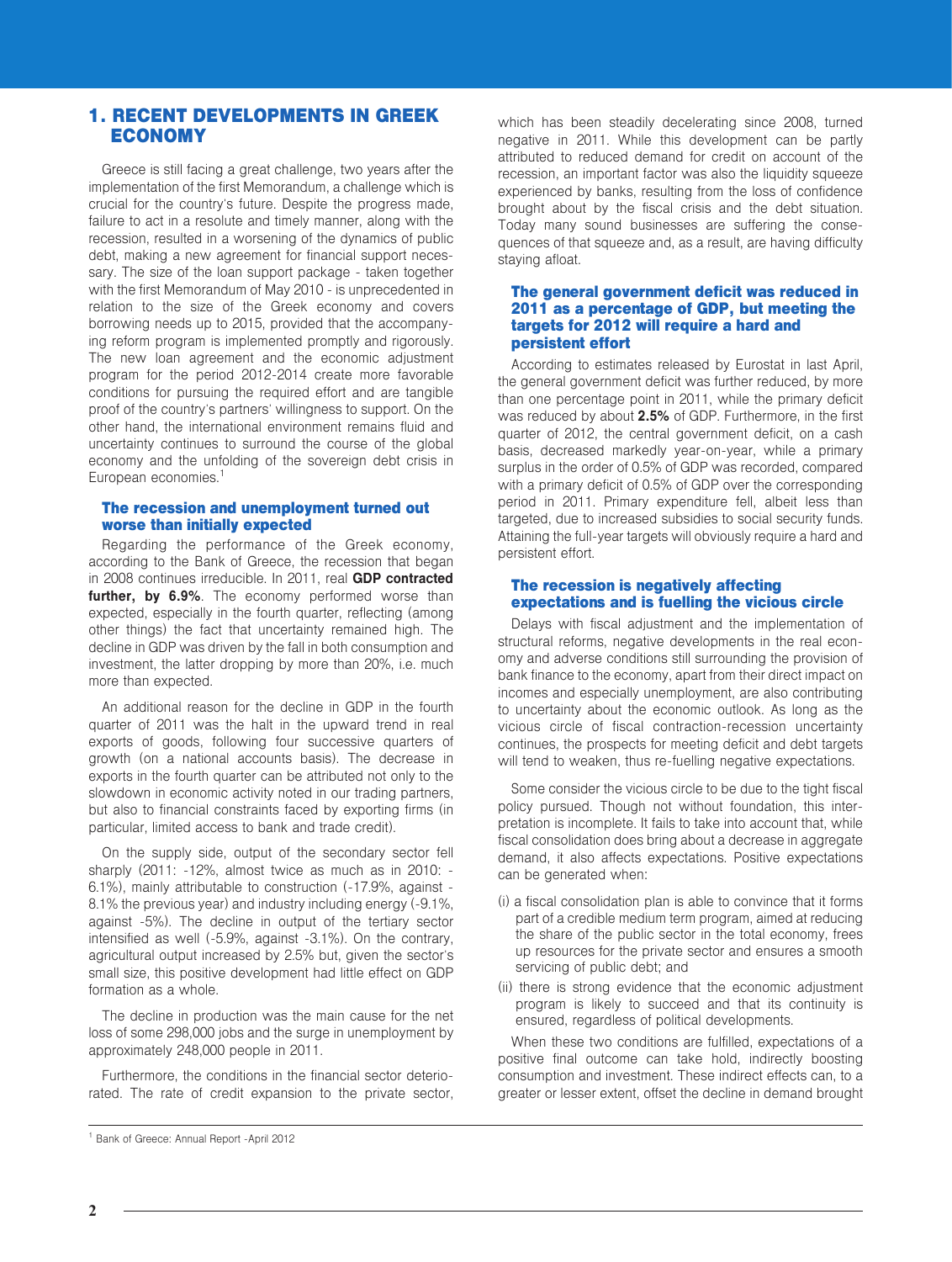about by the fiscal deficit reduction and, after a year or two, lead to economic recovery.

# **2. GREEK EXPORT PERFORMANCE**

The year 2011 was a record year regarding exports of goods from Greece, in terms of volume and value. According to data from the Hellenic Statistical Authority (ELSTAT), in 2011 the total value of Greek exports (including fuels) increased by 36.8%, reaching €22.45 billion, representing already 10.4% of GDP. Excluding fuels, the total value of Greek exports increased by 9.4%, reaching a record of  $€16.01$  billion.

Compared to 2009, the cumulative increase in exports (including fuels) over the period 2010-2011 reached 52.9% (or 15.17% excluding fuels). At the same time Greek **imports** shrank by 10% approximately reaching  $643.27$  billion, resulting to an export/import ratio of 51.9% in 2011 (compared to 34.1% in 2010).

The sharp drop in imports over the last vears is a direct reflection of the cumulative decline in domestic demand, as well as in investments (the drop of which exceeded 20%), as a result of the recession which continues unabated. This however can also be seen in a positive light, to the extent that lower consumer goods imports also reflect an adjustment in the consumption pattern of Greek households, capable of leading to a more permanent reduction in the trade deficit.

### **Trade Balance**

The rise of exports in 2011 combined with the fall of imports, resulted in the fall of trade deficit by 34.4% or  $\in 0.9$ billion (from  $\leq 31.7$  billion in 2010, to  $\leq 20.8$  billion in 2011). Furthermore, the trade deficit in 2011 shows a significant decrease, more than 50%, compared to the year 2008 (prior to the recession).

Furthermore, according to the latest (temporary) data presented by the Hellenic Statistical Authority (ELSTAT), the total value of exports (excluding fuels) amounted to €8,209.1 mn. over the first semester of 2012, versus €7,867.7 mn. in the first semester of 2011 (rise of 4.3%).

Imports shrank as their total value (excluding fuels) amounted to €15,182.3 mn. in 2012 (January - June), versus €16,857.7 mn. in the first semester of 2011 (fall of 9.9%). As a result, trade deficit dropped to €6,973.3 mn. over the first semester of 2012, versus €8,990.0 mn. during the first semester of 2011 (fall of 22.4%).



# **3. GEOGRAPHICAL EXPORT DISTRIBUTION**

It is worth mentioning that the rise of Greek exports regards all geographical regions, while the most significant rise relates to the exports to the E.U.-27 countries, to North America, the Balkans, etc.

However, the largest portion (€17.22 billion) of Greek exports concerns exports to 20 countries, covering 76.7% of total export value ( $\epsilon$ 22.45 billion) the last year (table 2).

In 2011 the most important export market for Greece was Italy<sup>2</sup>, surpassing Germany which ranks second. Furthermore Turkey emerged in the third place, followed by Cyprus and Bulgaria at the top of the list.

The value of exports to **E.U.-27** countries increased by 10.6% in 2011, reaching €11,380.6 mn. However their share in total Greek exports fell to 50.7% in 2011, compared to 62.8% in 2010.

Particularly, exports to **E.U.-15** countries also registered a rise of 9.1% (amounting to €7,401.1 mn.), a fact attributed to the rise of exports to most countries of the region, excluding Germany (-2%), Sweden (-6.2%), and Ireland (-11.2%).

Furthermore, exports to the 12 New Member States increased by 16.4% in 2011 reaching €3,979.6 mn. The rise

| Table 1.<br><b>Trade Balance</b><br>(in million $\in$ ) |             |             |             |             |             |              |             |             |             |             |
|---------------------------------------------------------|-------------|-------------|-------------|-------------|-------------|--------------|-------------|-------------|-------------|-------------|
|                                                         | 2002        | 2003        | 2004        | 2005        | 2006        | 2007         | 2008        | 2009        | 2010        | 2011        |
| <b>Exports</b>                                          | 12.057.3    | 12.084.8    | 12.357.3    | 14.731.6    | 16.447.0    | 17,222.8     | 17,333.1    | 14.392.9    | 16.391.8    | 22,451.0    |
| <b>Imports</b>                                          | 38,303.7    | 40.101.5    | 42.402.4    | 45.756.9    | 50.723.0    | 55.719.7     | 60.679.5    | 48.087.5    | 48.106.6    | 43,272.6    |
| <b>Trade Balance</b>                                    | $-26.246.4$ | $-28.016.7$ | $-30.045.1$ | $-31.025.3$ | $-34.276.0$ | $-38.496.90$ | $-43.346.4$ | $-35.115.5$ | $-31.714.8$ | $-20,821.6$ |
| Exports as a %<br>of imports                            | 31.5%       | 30.1%       | 29.1%       | 32.2%       | 32.4%       | 30.9%        | 28.6%       | 29.9%       | 34.1%       | 51.9%       |
| Source: Hellenic Statistical Authority (ELSTAT)         |             |             |             |             |             |              |             |             |             |             |

<sup>2</sup>Exports to Italy increased by 20% in 2011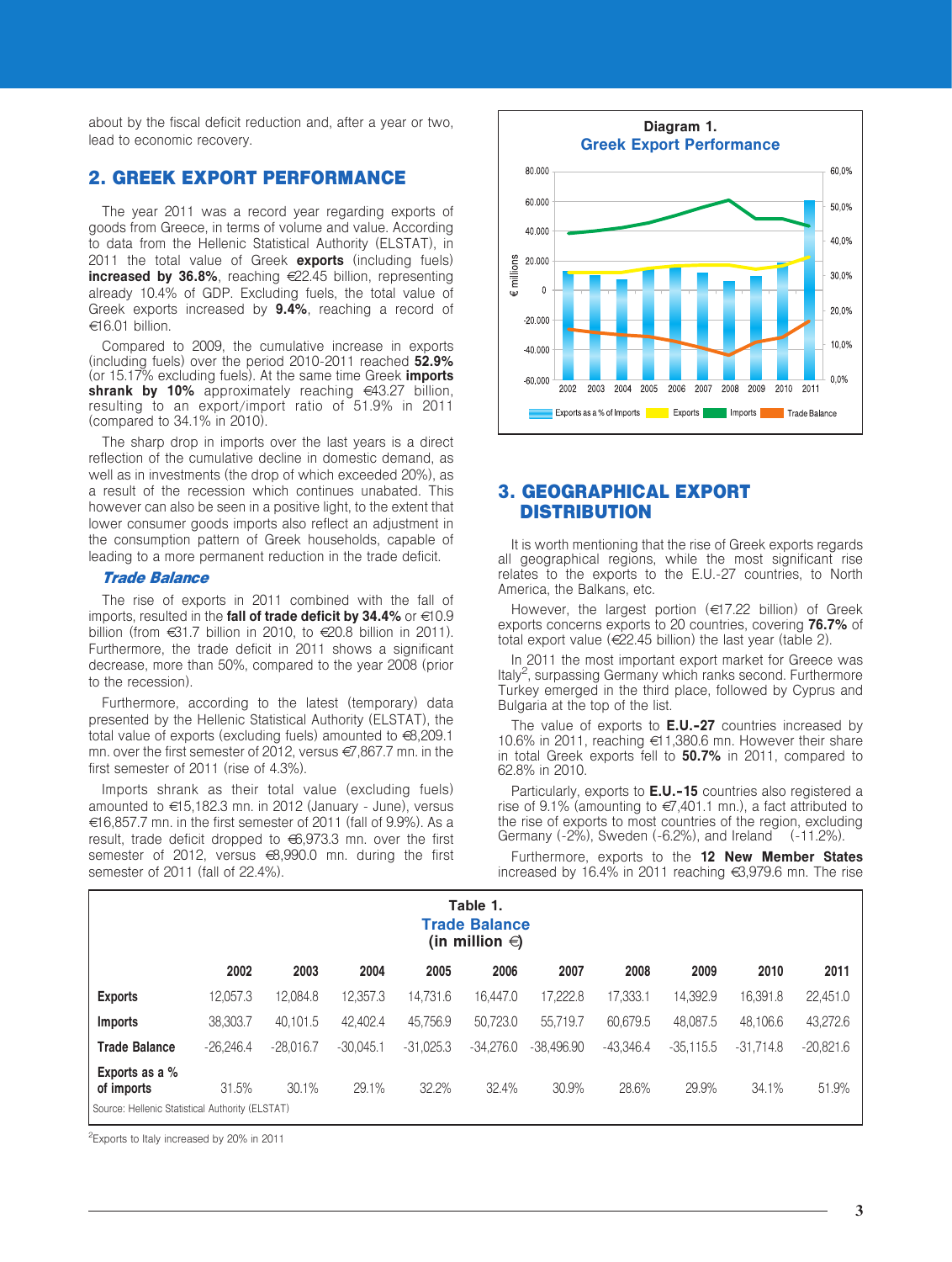| Table 2.<br>The 20 major export markets of Greece in 2011<br>$(\in$ mil.) |                                                  |                                        |          |       |  |  |
|---------------------------------------------------------------------------|--------------------------------------------------|----------------------------------------|----------|-------|--|--|
| A/A<br>2011<br>2011<br>2010<br><b>Countries</b><br>Share %                |                                                  |                                        |          |       |  |  |
| 1                                                                         | 2                                                | Italy                                  | 2.123.8  | 9.5%  |  |  |
| 2                                                                         | 1                                                | Germany                                | 1,763.5  | 7.9%  |  |  |
| 3                                                                         | 6                                                | Turkey                                 | 1,752.3  | 7.8%  |  |  |
| $\overline{4}$                                                            | 3                                                | Cyprus                                 | 1.367.7  | 6.1%  |  |  |
| 5                                                                         | 13                                               | Ships with supplies                    |          |       |  |  |
|                                                                           |                                                  | to Third Countries                     | 1,348.6  | 6.0%  |  |  |
| 6                                                                         | $\overline{4}$                                   | <b>Bulgaria</b>                        | 1.239.2  | 5.5%  |  |  |
| $\overline{7}$                                                            | $\overline{7}$                                   | <b>USA</b>                             | 1,191.8  | 5.3%  |  |  |
| 8                                                                         | 5                                                | United Kingdom                         | 890.6    | 4.0%  |  |  |
| 9                                                                         | 8                                                | France                                 | 651.0    | 2.9%  |  |  |
| 10                                                                        | 9                                                | Romania                                | 596.5    | 2.7%  |  |  |
| 11                                                                        | 33                                               | Singkapouri                            | 587.2    | 2.6%  |  |  |
| 12                                                                        | 14                                               | <b>FYROM</b>                           | 527.6    | 2.4%  |  |  |
| 13                                                                        | 11                                               | Spain                                  | 459.7    | 2.0%  |  |  |
| 14                                                                        | 12                                               | <b>Netherlands</b>                     | 458.2    | 2.0%  |  |  |
| 15                                                                        | 10                                               | Albania                                | 425.8    | 1.9%  |  |  |
| 16                                                                        | 15                                               | Russia                                 | 394.3    | 1.8%  |  |  |
| 17                                                                        | 20                                               | <b>United Arab Emirates</b>            | 379.8    | 1.7%  |  |  |
| 18                                                                        | 39                                               | Gibraltar                              | 358.6    | 1.6%  |  |  |
| 19                                                                        | 18                                               | Algeria                                | 355.1    | 1.6%  |  |  |
| 20                                                                        | 19                                               | Egypt                                  | 346.1    | 1.5%  |  |  |
|                                                                           |                                                  | <b>Exports of the top 20 countries</b> | 17,217.4 | 76.7% |  |  |
|                                                                           | 22,451.0<br>100.0%<br><b>Total Greek exports</b> |                                        |          |       |  |  |

of exports to Cyprus (4th largest trading partner of Greece in 2011) was 15.8%, while the relative exports increased to €1,367.7mn., followed by exports to Bulgaria (€1,239.2 mn.).

Regarding the individual countries, the most impressive rise in exports during 2011 was noted in the exports directed to Turkey (rise of 104.2%, amounting to €1,752.3 mn.) and the USA (rise of 81%, amounting to  $\in$ 1,191.8 mn.).

As regards exports to **OECD countries**, they have increased by 23.1% during the last year (reaching  $\in$ 1,523.2 mn in 2011). Exports to these countries jointly accounted for approximately 51.3% of the overall Greek exports.

Furthermore, exports to North America registered a strong



Sources: Hellenic Statistical Authority (ELSTAT), Pan-Hellenic Exporters Association, Export Research Centre (KEEM)

| Table 3.<br><b>Geographical export distribution</b><br>Share (%) in total exports |         |         |        |        |        |  |  |  |
|-----------------------------------------------------------------------------------|---------|---------|--------|--------|--------|--|--|--|
|                                                                                   | 2007    | 2008    | 2009   | 2010   | 2011   |  |  |  |
| <i>EU-27</i>                                                                      | 64.9%   | 64.3%   | 62.6%  | 62.8%  | 50.7%  |  |  |  |
| $F11 - 15$                                                                        | 43.5%   | 41.4%   | 40.9%  | 41.4%  | 33.0%  |  |  |  |
| <i>12 New</i><br>Member states                                                    | 21.3%   | 22.8%   | 21.7%  | 21.4%  | 17.7 % |  |  |  |
| Balkans and<br>Turkey <sup>1</sup>                                                | 11.3%   | 10.9%   | 121%   | 11.9%  | 144%   |  |  |  |
| Central and Eastern<br>Europe, CIS <sup>2</sup>                                   | 3.2%    | 3.4%    | 2.7%   | 2.9%   | 3.0%   |  |  |  |
| North America <sup>3</sup>                                                        | 4.7%    | 5.7%    | 5.7%   | 5.2%   | 6.4%   |  |  |  |
| Northern Africa<br>and Middle East <sup>4</sup>                                   | 5.6%    | 5.5%    | 6.8%   | 7.7%   | 9.2%   |  |  |  |
| East and South-<br>East Asia <sup>5</sup>                                         | $2.7\%$ | 1.9%    | 2.2%   | 3.2%   | 5.3%   |  |  |  |
| Rest of the world                                                                 | 7.6%    | $8.4\%$ | 7.8%   | 6.4%   | 11.0%  |  |  |  |
| <b>Total exports</b>                                                              | 100.0%  | 100.0%  | 100.0% | 100.0% | 100.0% |  |  |  |

1 Albania, Croatia, Bosnia-Herzegovina, Serbia - Kosovo, Montenegro, FYROM and Turkey.

2 Ukraine, Belarus, Moldova, Russia, Georgia, Armenia, Azerbaijan, Kazakhstan, Turkmenistan, Uzbekistan, Tajikistan, Kyrgyzstan.

3 USA, Canada, Mexico,

4 Morocco, Algeria, Tunisia, Libya, Egypt, Lebanon, Syria, Iraq, Iran, Israel, Jordan, Saudi Arabia, Kuwait, Bahrain, Qatar, UAE, Oman and Yemen.

5 Thailand, Indonesia, Singapore, Philippines, South Korea, Taiwan, Hong Kong, Japan, India, China.

Sources: Hellenic Statistical Authority (ELSTAT), Pan-Hellenic Exporters Association, Export Research Centre (KEEM)

rise (67.6%, amounting to  $\in$ 1,434.5 mn.), mainly due to the significant growth (81.5%) of the respective exports to the U.S.A. Exports to the Balkans also increased, by 20.9% (amounting to  $\epsilon$ 3,325.4 mn.), mainly due to the sharp increase of exports to Bulgaria and F.Y.R.O.M. (rise of 17% and 61.4% respectively). Regarding the evolution of exports to the region of Middle East and North Africa as an overall, there has been a rise of 63.9% (amounting to €2,066.9 mn. in 2011).

As regards exports to Commonwealth of Independent States (CIS), they have increased by 41.2% as a whole (reaching €662.6 mn. in 2011), mainly due to the respective rise of exports to Russia, and Ukraine.



Sources: Hellenic Statistical Authority (ELSTAT), Pan-Hellenic Exporters Association, Export Research Centre (KEEM)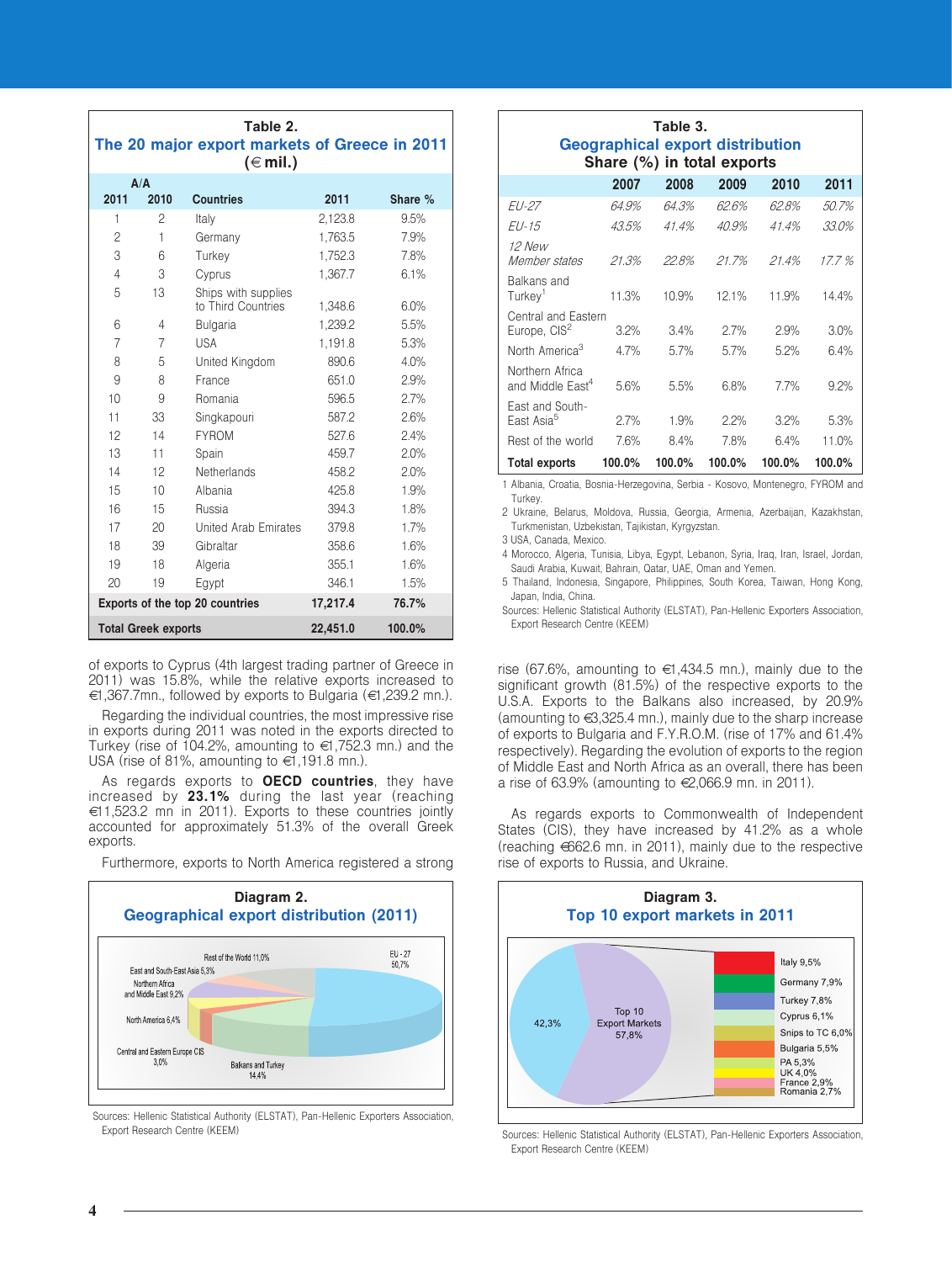# **4. DISTRIBUTION OF EXPORTS BY PRODUCT CATEGORY**

The strong grow of Greek exports in 2011 was a result of a rise in exports of all large individual product categories. The most significant rise relates to the exports of fuels, as well as the export of manufacturing products, which remains the major category of exported Greek products, holding a share of 45.5% in 2011.

Particularly, exports of manufacturing products registered a rise of 11%, (amounting to  $\in$ 10,230.5 mn. in 2011), a fact attributed mainly to the increased exports of "Industrial products classified by raw material" and "machinery & transport equipment", categories that registered a rise of 27% and 9% respectively.

The current distribution of Greek exports by (single-digit) product category is plotted on diagram 4.

Exports of fuels more than tripled over the last year (rise: 259%), reaching €6,568.5 mn. In fact fuels rank second among the major exported product categories in 2011, surpassing agricultural products.

Nevertheless, a considerable portion of the country's exports traditionally consists of agricultural products (includ-



Source: Hellenic Statistical Authority (ELSTAT), Pan-Hellenic Exporters Association, Export Research Centre (KEEM)

ing beverages and tobacco), which registered a rise of 4.2% in 2011 (amounting to  $\in$ 4.096 mn.).

Exports of raw material dropped to €889 mn. in 2011 (-6.6% compared to the previous year).

Table 4 offers a more detailed picture of individual product categories over the period 2007-2011.

| Table 4.<br>Distribution of exports by product category<br>Share (%) in total exports |        |          |               |        |        |  |  |
|---------------------------------------------------------------------------------------|--------|----------|---------------|--------|--------|--|--|
|                                                                                       | 2007   | 2008     | 2009          | 2010   | 2011   |  |  |
| <b>Agricultural products</b>                                                          | 19.8%  | 21.0%    | 25.5%         | 24.0%  | 18.2%  |  |  |
| Food and livestock                                                                    | 14.8%  | 15.7%    | 19.4%         | 18.9%  | 14.4%  |  |  |
| Beverages and Tobacco                                                                 | 2.9%   | 3.3%     | $4.1\%$       | 3.3%   | 2.5%   |  |  |
| Animal or plant fats and oils                                                         | 2.1%   | 1.9%     | 20%           | 18%    | 1.3%   |  |  |
| Raw materials                                                                         | 4.5%   | 4.4%     | 4.9%          | 5.8%   | 4.0%   |  |  |
| Non-food raw materials<br>(excluding fuels)                                           | 4.5%   | $4.4\%$  | 4.9%          | 5.8%   | 4.0%   |  |  |
| <b>Fuels</b>                                                                          | 12.3%  | 10.9%    | 9.3%          | 11.2%  | 29.3%  |  |  |
| Minerals, fuels, lubricants etc.                                                      | 12.3%  | 10.9%    | 9.3%          | 11.2%  | 29.3%  |  |  |
| <b>Manufacturing products</b>                                                         | 60.0%  | 61.1%    | 58.4%         | 56.2%  | 45.5%  |  |  |
| Chemical and related<br>products                                                      | 13.9%  | 13.3%    | 14.4%         | 14.4%  | 10.4%  |  |  |
| Industrial products classified<br>by raw material                                     | 21.8%  | 227%     | 19.4%         | 19.9%  | 18.4%  |  |  |
| Machinery and transport<br>equipment                                                  | 13.0%  | 14.0%    | 13.7%         | 12.0%  | 9.5%   |  |  |
| Miscellaneous manufacturing<br>products                                               | 11.3%  | $11.1\%$ | 11.0%         | 9.9%   | 7.2%   |  |  |
| <b>Miscellaneous</b>                                                                  | 3.4%   | 2.6%     | 1.9%          | 2.8%   | 3.0%   |  |  |
| Products and transactions<br>without classification                                   | 3.4%   | 2.6%     | 1.9%          | 2.8%   | 3.0%   |  |  |
| <b>Total exports</b>                                                                  | 100.0% |          | 100.0% 100.0% | 100.0% | 100.0% |  |  |

Sources: Hellenic Statistical Authority (ELSTAT), Panhellenic Exporters Association, Export Research Centre (KEEM)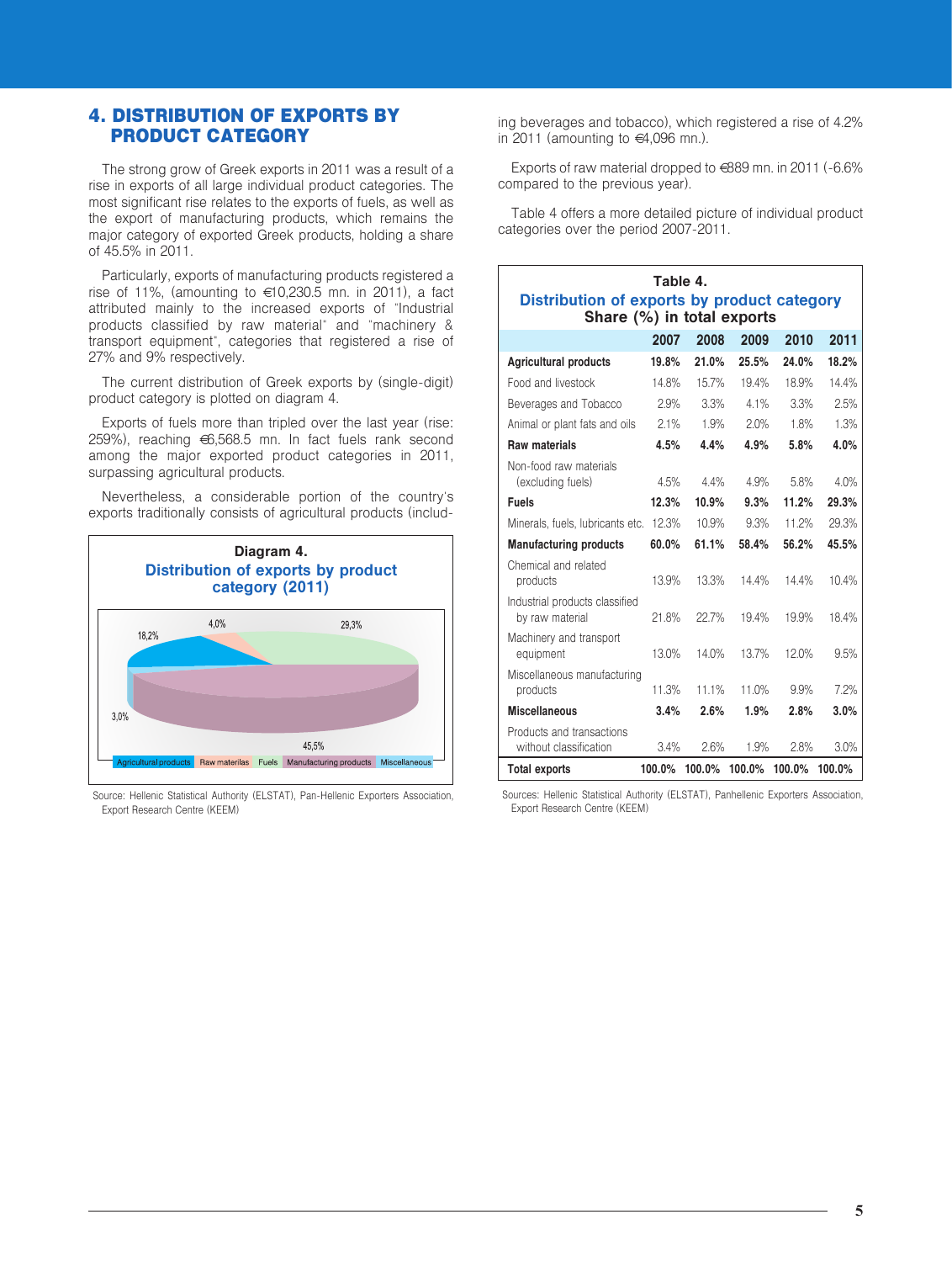# **SECTOR STUDIES**

Below, general information is presented regarding certain sectors of the Greek economy maintaining strong exports, based on the conclusions of the respective Sector Studies of ICAP Group S.A.

# **CHEESE PRODUCTS**

# **Features of the industry (branch)**

The dairy industry is a traditional sector in Greece. Over the years, the sector recorded significant growth, increasing the degree of industrialization. Especially in the field of cheese production, there is the large number of production units, the majority of which are mainly small sized, supplying mainly local district markets. Large sized manufacturing units through their organized and wide distribution network cover the largest part of Greece. Some of these industries have developed significant exporting activity, carrying out the manufacturing procedure according to the European standards for quality assurance (HACCP, ISO, AGROCERT). Domestic dairy industry and dairy products (including cheese products) are subjected to a fairly strict operating framework with reference to hygiene and quality of products.

Apart from the manufacturing units, the sector involves a large number of importers, which hold a remarkable position in the domestic dairy market. Some of them import wellknown brands and types of cheese, which are well accepted by Greek consumers. Furthermore, smaller companies also import cheese products mainly addressed to the HO.RE.CA. sector for professional use (restaurants, catering etc.).

A significant development in the retail sector was the rapid growth of supermarkets, throughout the country. As a result, the manufacturing companies invested in standardization and packaging of cheese products, in order to respond to market trends.

Cheese products are being distributed through other distribution channels, such as mini markets, convenience stores, delicatessen stores, organic products stores etc.

### **Production**

Greece is classified in the 9<sup>th</sup> place based on cheese production among the 27 countries of the E.U. The total domestic production of cheese products was, in general terms, ascending during 1993-2011, at an average annual rate of 2,4%. However, in 2011 the volume of total production remained almost stable, compared the previous year. Large industrial enterprises increased their output, against small cheese dairies. Dairy industries covered 73,2% of total cheese production in 2011, while the remaining was produced by small agricultural units and dairies.

The category of soft cheeses (especially feta) holds the largest share of total cheese production, possessing a 63% share in 2011, followed by the hard and semi-hard cheese, whose stake is estimated at 23,3% of production in the same vear.

## **Foreign Trade**

Imports of cheese products showed an upward trend over

the past decade, reaching (in 2009) the maximum level. However, the last two vears the import volume fell (-5% in 2010/2009 and -4% in 2011/2010). Most of them relates to the "semi-hard cheese" category, which covered 54,4% of total imports in 2011, followed by the category of "hard cheese" (24,3% in the same year). Major countries of origin for imported cheese are the Netherlands and Germany, which accounted for 35,1% and 31,9% respectively, of the total import volume in 2011.

Exports of dairy products have increased the last years, reaching the highest level in 2011. Specifically, in 2011 the

| Table 5.<br><b>Exports of cheese products (2007-2011)</b> |          |        |        |        |  |  |
|-----------------------------------------------------------|----------|--------|--------|--------|--|--|
| Year                                                      | Quantity | Change | Value  | Change |  |  |
| $2007*$                                                   | 39.875   | 27.5%  | 172.66 | 17.5%  |  |  |
| $2008*$                                                   | 41.360   | 3.7%   | 198.33 | 14.9%  |  |  |
| $2009*$                                                   | 41.654   | 0.7%   | 204.38 | 3.0%   |  |  |
| $2010*$                                                   | 43.247   | 3.8%   | 219,63 | 7.5%   |  |  |
| $2011*$                                                   | 49.025   | 13.4%  | 237.52 | 8.1%   |  |  |

\* Temporary data

Quantity in tons

Value in thousand  $\in$ 

Source: Hellenic Statistical Authority (EL.STAT.)



Source: Hellenic Statistical Authority (EL.STAT.)



Source: Hellenic Statistical Authority (EL.STAT.)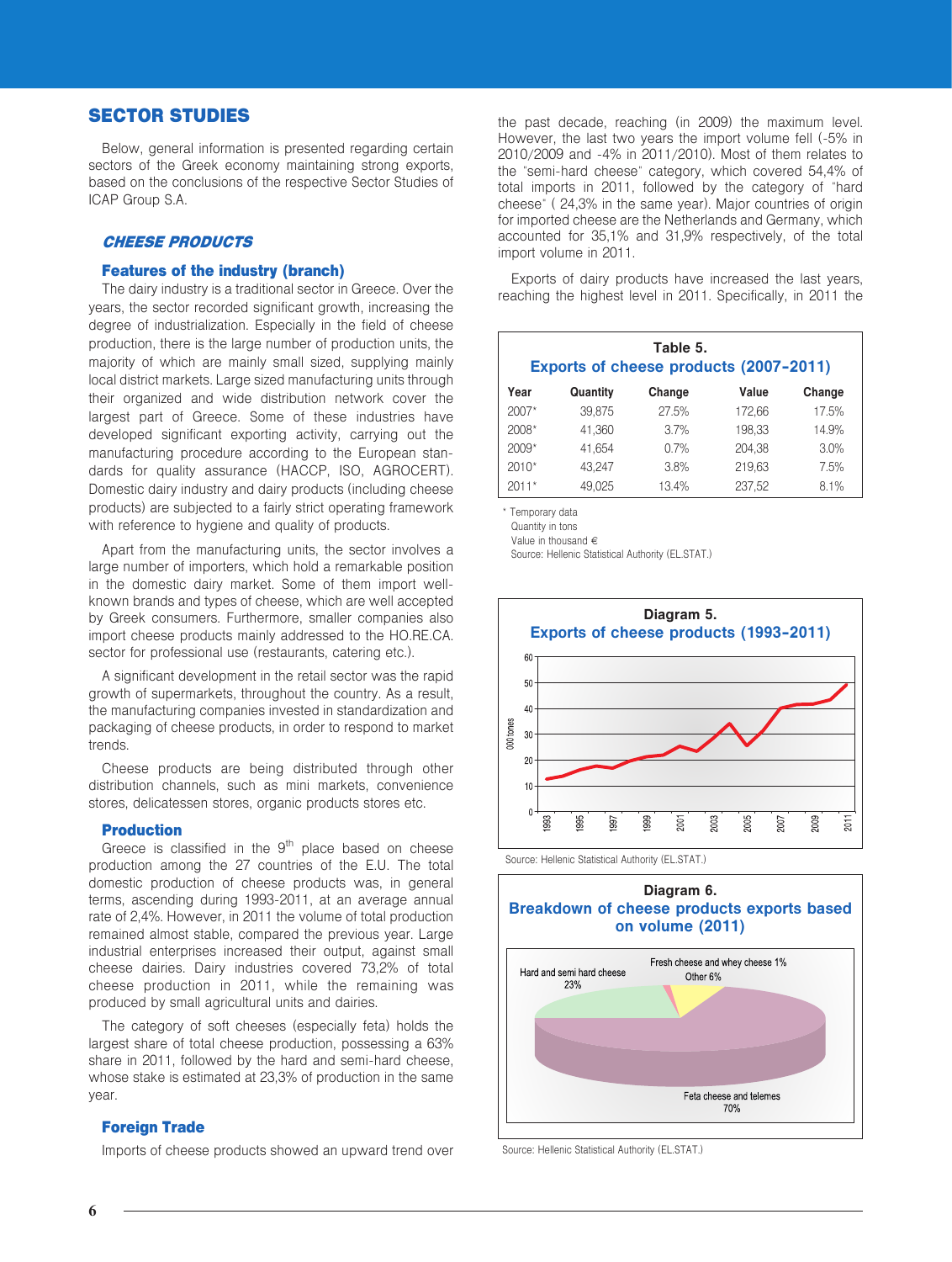volume of total exports increased by 13,4%. The largest share of exports is held by the category "feta and telemes", covering 69.4% of total exports volume in 2011, followed by the "hard" and semi-hard" cheese, with a share of 23.4% in the same vear.

The main country of destination is Germany, which absorbed 32,2% of total cheese exports in 2011, followed by the United Kingdom, Italy and Cyprus, holding shares of 11,5%, 9,1% and 8,1% respectively. Exports covered 17% of domestic production in 2011, as well as 15% in 2010.

Regarding the increase in exports noted recently, a critical factor was the registration of 21 Greek cheeses (and particularly feta cheese) as a "Protected Designation of Origin" product (PDO) which, until their recognition by the European Commission, faced fierce competition mainly by white cheeses produced by other European countries.

### **The Market**

The total domestic consumption of cheese products (in quantity) increased at an annual rate of 4,5% during the period 2004-2010. However, in 2011 domestic consumption decreased by 2,8% compared to the previous year. The import penetration (despite the relative reduction of imports in the last two years) remains relatively high (32,4% in 2011).

The bulk of total cheese consumption in Greece is being covered by local production, its share reaching 67,6% of the total market in 2011. Standardized and packaged products covered almost 14% of total cheese consumption in 2011.

The maiority of dairy products is sold through supermarket chains and other retail shops (55% of total sales in 2011), while the remaining is sold to the HO.RECA. or the foodservice sector.



Sources: ICAP Group S.A., Market Estimates, Hellenic Ministry of Rural Development and Food, EL.STAT.

## **SWOT ANALYSIS**

### **Strengths**

- The dairy products are considered as a basic food category participating in the Greek daily menu
- Cheese products present (in total) a relatively low elasticity of demand to price and disposable income, factors affecting demand mainly between different types of cheeses.

• The establishment of feta and other Greek cheeses as PDO products.

### **Weakness**

• The fragmentation of the Greek agricultural production, as well as milk production, resulting in high costs related to the collection and transportation of milk to the dairy industries.

### **Opportunities**

- The expansion of exports to "new" geographic markets (e.g. Asia, Middle East).
- The registration of feta and other cheeses as PDO can provide a further boost to exports.

### **Threats**

- Possible future food crisis due to livestock diseases.
- The liquidity problems in the Greek economy, the increase in bad debt and the reduction of consumer's disposable income, due to the prolonged economic crisis.
- Competition caused by white cheeses which are sold abroad as an "imitation" of feta

### **PROSPECTS**

The dairy market in general is considered as a "mature" market in Greece, (per capita consumption is high) and therefore no significant changes in the size of domestic consumption is expected shortly.

Greek dairy industries intensify their efforts to increase their exports, by seeking new markets for their products (e.g. Asia, Middle East), as well as by increasing their penetration in countries where they are already exporting products (countries of Europe, USA, Canada e.g.).

# **STANDARDIZATION-PACKAGING OF FRESH FRUIT AND VEGETABLES**

### **Features of the Sector**

The fruits & vegetables sorting-standardization-packaging activity involves a large number of companies in Greece. The standardization of the products differs depending on the product category. Regarding fresh fruits as a whole, they enjoy a higher rate of standardization compared to fresh vegetables. Furthermore all imported and exported products are sorted & packaged.

Many of the companies in the industry are export-oriented and some have made considerable investments in the last decade, applying the Community standardization rules concerning the hygiene of products and consumer's safety.

The large number of sorting-packaging units/enterprises indicates a low degree of concentration in the industry, a fact attributed mainly to the fragmentation of primary agricultural production, as well as to the relatively low level of investment required for a company to enter the industry. Due to the fact that quality requirements and standards are high in E.U., several companies have invested in new production lines while most of them have applied management system certification/verification (regarding quality assurance and hygiene standards).

According to the Federation of Greek Export Enterprises of Fruits, Vegetable and Juices (Incofruit Hellas), the number of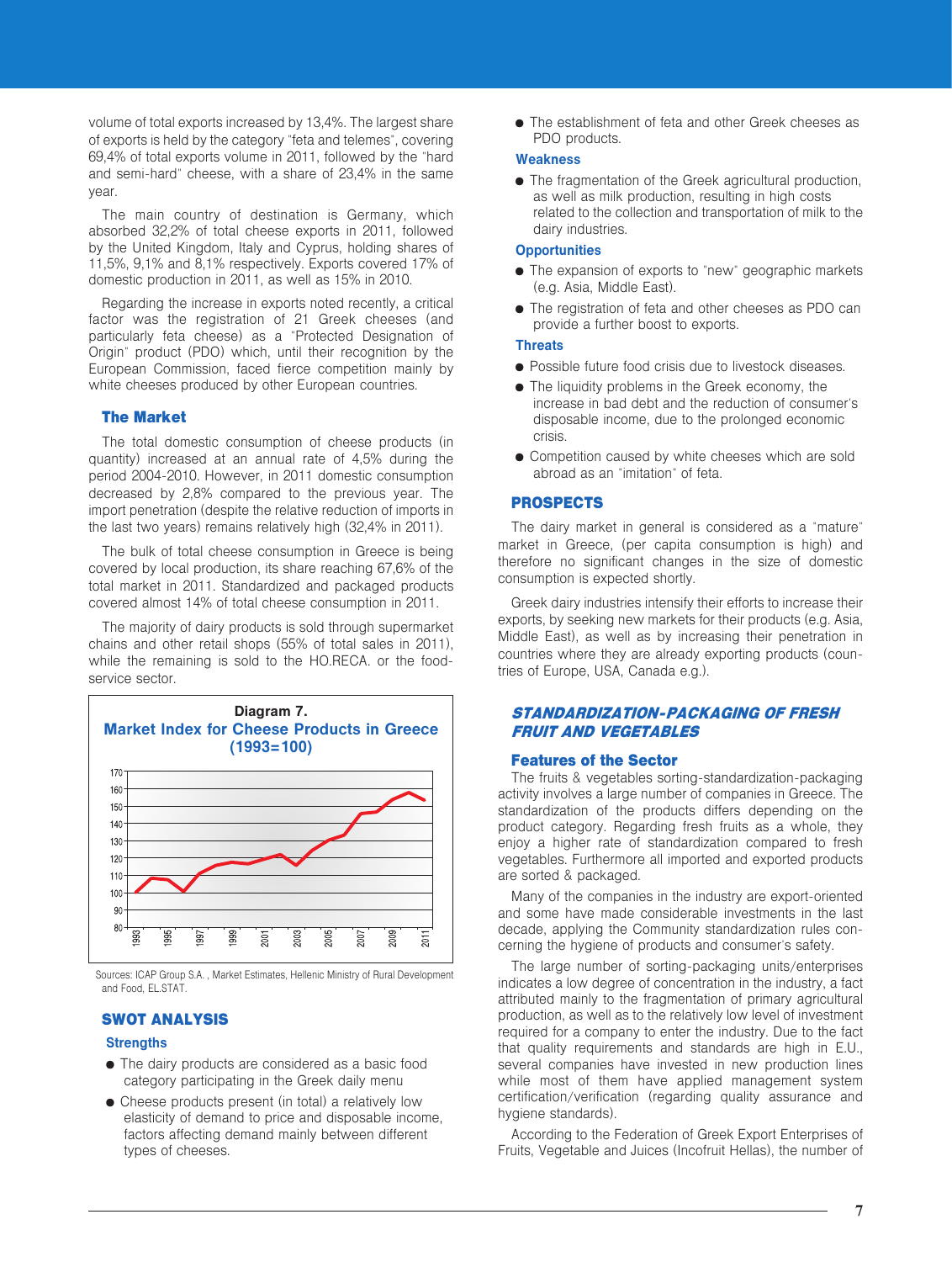"active" units in the industry (sorting - packing) is estimated to approximately 1,000. There is an excessive production capacity installed by the companies in the sector, which is considered sufficient to process at least three times the current production of fresh fruits & vegetables.

### **Production**

The total output of the fruits & vegetables sorting/ packaging sector, has increased during period 2004-2011, at an average annual rate of 3%. Fruits accounted (on average) 61% of total production, the remaining covered by vegetables.

In 2011 supply of sorted/packaged fruits grew by 9% compared to 2010. Citrus and stone fruits (especially peaches) covered approximately 63% of the volume related to fruits over the last three (3) years, followed by pome fruit (share 11% -13%). The grapes also covered a share between 7% -10%, while the remaining refers to other kind of fruits (kiwi, melons, etc.).

Furthermore, the output of sorted/packaged vegetables increased in 2011. Out of the total volume, 52% was covered by potatoes, followed by tomatoes (share: 26%).

#### **Foreign Trade**

Greece is an exporting country of fresh fruits and vegetables maintaining a positive foreign trade balance. Imports concern mostly products or varieties which are not produced locally (e.g. tropical fruits), as well as fruits & vegetables that are produced locally, however their availability in the market is subjected to seasonal fluctuations or significant price differences.

Total imports of fresh vegetables have fluctuated over the last five years. Fruits cover about 55% of total imports volume, the remaining being covered by vegetables. Among fruits, the largest volume of imports relates to bananas (52% in 2010). On the other hand, the largest volume of vegetable imports is covered by potatoes (60% in 2010).

As regards to the countries of origin, the most important supplier was Ecuador, as it covered 19% of total imports (in volume), followed by Egypt and Italy, each one participating by a percentage of 15-16%.

Exports of fresh vegetables showed an upward trend in the recent years. Exports of vegetables is rather limited (compared to the fruits), concerning mainly a few kinds of vegetables, the main ones being cucumbers, potatoes and asparagus. Taking into consideration the total output of sorted/packaged vegetables, the exported products accounted for almost 20% of the total volume in the period 2010-2011

On the contrary, exported fruits covered 64-66% of sorted/ packaged fruit production in the last two years. The largest share is held by oranges (37% of fruit exports in 2010), and watermelons (17.5%), followed by kiwis and peaches.

Major countries of destination were Romania, Germany and Bulgaria, followed by Poland and Russia.

#### **The Market**

The volume of the domestic apparent consumption for sorted-packaged fresh fruits & vegetables varies from year to year. It is estimated that 42% of total consumption relates to fresh fruits, the remaining being covered by fresh vegetables (data 2011). The rate of import penetration for fruits is estimated at 27%-29% in the last years, while the relative percentage for vegetables was 16%-18%.



Source: Hellenic Statistical Authority (EL.STAT.)



Source: Hellenic Statistical Authority (EL.STAT.)



Sources: ICAP Group S.A., Incofruit, EL.STAT.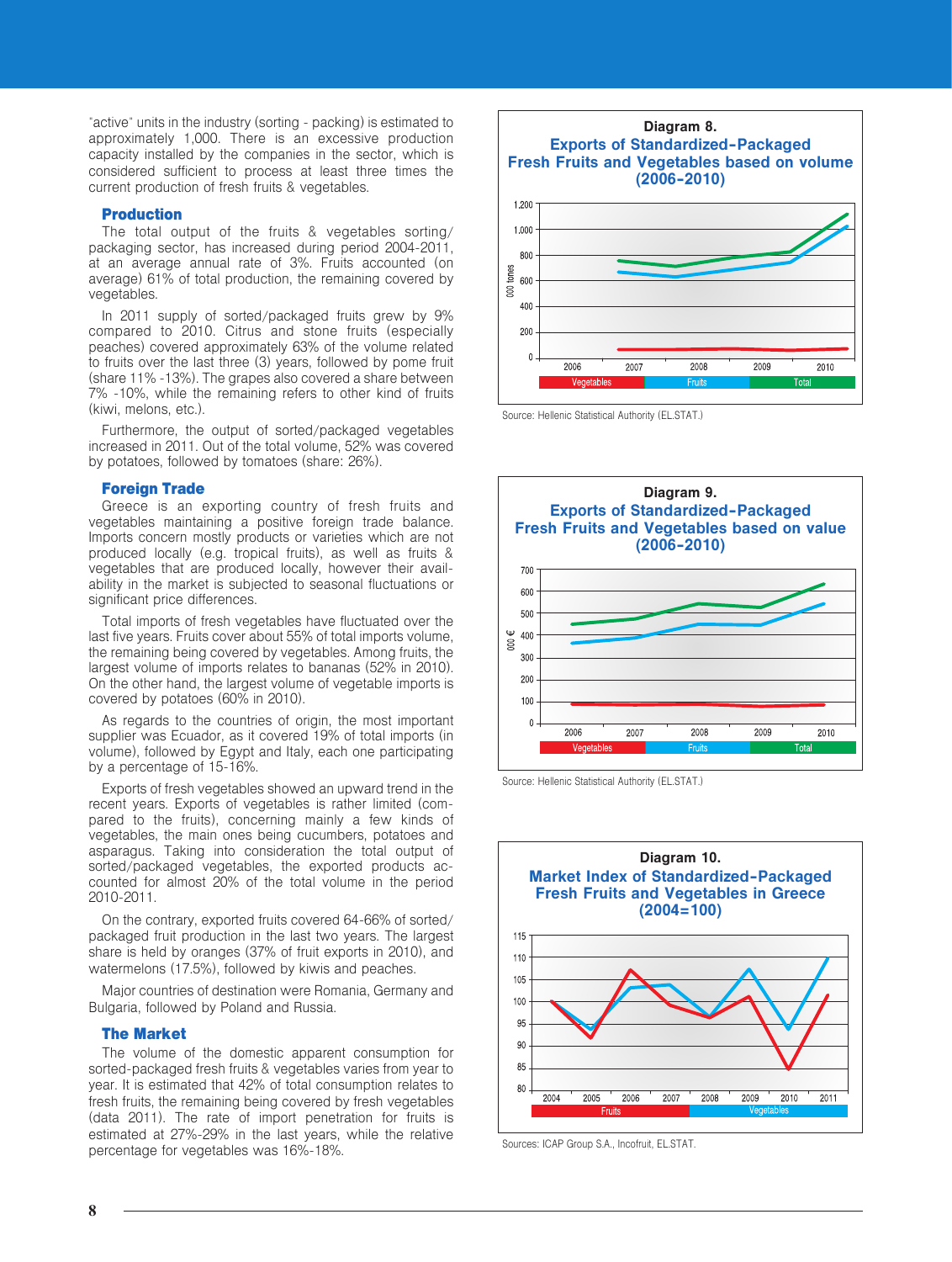The Greek fruits and vegetables market is supplied mainly by wholesale companies (other than central markets) whose share is estimated to 35%-40%, followed by the super market chains (25% -30%), the central (wholesale) markets operating in Athens and Thessaloniki (16% -20%) and small farmers' markets (17%).

# **SWOT ANALYSIS**

### **Strenaths**

- The fruits & vegetables are considered as a basic food category enjoying a very good share in the Greek daily menu.
- The fact that fruits & vegetable constitute a basic ingredient for most of the healthy diets reinforces the demand for the products concerned.
- The large variety and high quality of the Greek agricultural products, as well as the strong preference of Greek consumers for local fruits & vegetables.

#### **Weakness**

- The fragmentation of the Greek agricultural production in general, resulting in high costs related to the collection and transportation of fruits & vegetables.
- Intense competition due to the existence of too many units in the sector.
- High transportation costs for exporters.
- Many sorting/packaging plants are dealing with few product categories, thus operating on a seasonal basis only.
- Lack of strong promotion strategy for Greek products abroad.

#### **Opportunities**

- The further expansion of exports, both by volume and variety
- Organized promotion and advertising of Greek agricultural products abroad.

#### **Threats**

- The fact that agricultural production in general is strongly depended on weather conditions, which may affect both production volume as well as product quality.
- Rising imports (at EU level) of fruits and vegetable from countries with low production costs, threatening the locally produced fruits & vegetables.
- The liquidity problems in the Greek market and the increase of bad debt.

#### **PROSPECTS**

Fresh fruits & vegetables are basic food categories which are essential for the daily diet of consumers.

Regarding the prospects of the sector for the next two years (2012-2013), no major changes are expected in the total volume of domestic consumption (low annual change rates). Total exports are expected to increase at an average annual rate of 7-8%, while imports will slow down at the same time, thereby improving the trade balance of fruits and vegetables.

Sector companies' are aiming to improve competitiveness, in order to maintain their market shares, also seeking to increase their exports in order to achieve better results.

### **FISH FARMING**

## **Features of the Sector**

The sector of marine aguaculture (sea farming) is among the most dynamic sectors of the Greek economy. The sector is export-oriented, contributing to the balance of payments. The largest proportion of its production is exported mainly to European countries.

The Greek aquaculture included a large number of fishfarming units/enterprises in the last two decades. However, in the last years a consolidation trend has prevailed in the industry, which is still on-going (through absorption/acquisitions of SMEs by large groups, or closing down of units). The industry includes a few large group of cos, vertically integrated, being engaged in both the production of fish fry (iuvenile), as well as the on-growing of fish, while most companies in the sector are engaged only in fish breading (on-growing activities). The leading companies in the sector are pursuing vertical integration in their operations (aiming to increase their competitiveness), as well as the organization and expansion of their distribution networks, both locally and abroad.

Greece maintains the leading position in Mediterranean aquaculture, based on the production of sea bream and sea bass, as well as in their juvenile. During the last years investments were made by some companies in order to develop "new species", however the production in this field is still on a low scale.

#### **Production**

The main products of marine aquaculture in Greece are the sea bream and sea bass. Total production of sea bream and sea bass increased significantly over the last two decades in Greece, Specifically, during the period 1993-2005, production volume increased at an average annual rate of 20%. A remarkable increase was also recorded in the period 2006-2008 (average annual rate of 17.5%). However, in the last 2 years (2009-2011) the volume of production has been declining, at an average annual rate of 5% approximately. Sea bream covers the largest share of domestic production (60% in 2011), the remaining mostly covered by Sea bass.

The value of the aquaculture output followed an upward trend at an average annual growth rate of 7%, over the period 2006-2011.

#### **Foreign Trade**

Imports of sea bream & sea bass followed a strong downward trend in the period 2008-2011, at an average annual rate of 34%, regarding imported quantities. The largest volume of imports is covered by sea bass, covering 66.4% of total imports. in 2011.

The main supplier for aquaculture products is Turkey, covering (in 2011) 61.7% of the total imports, followed by France (20.1%) and Albania (6.6%).

On the other hand, exports of sea bream and sea bass (in general) followed an upward trend in the period 2005-2010, at an average annual rate of 20% approximately. However, in 2011 exports showed a significant decrease compared with the previous year.

On the contrary, the total value of exports for the above products increased, by 11% in 2011/10. The above fact indicates the increase in the average selling price of exported quantities that period.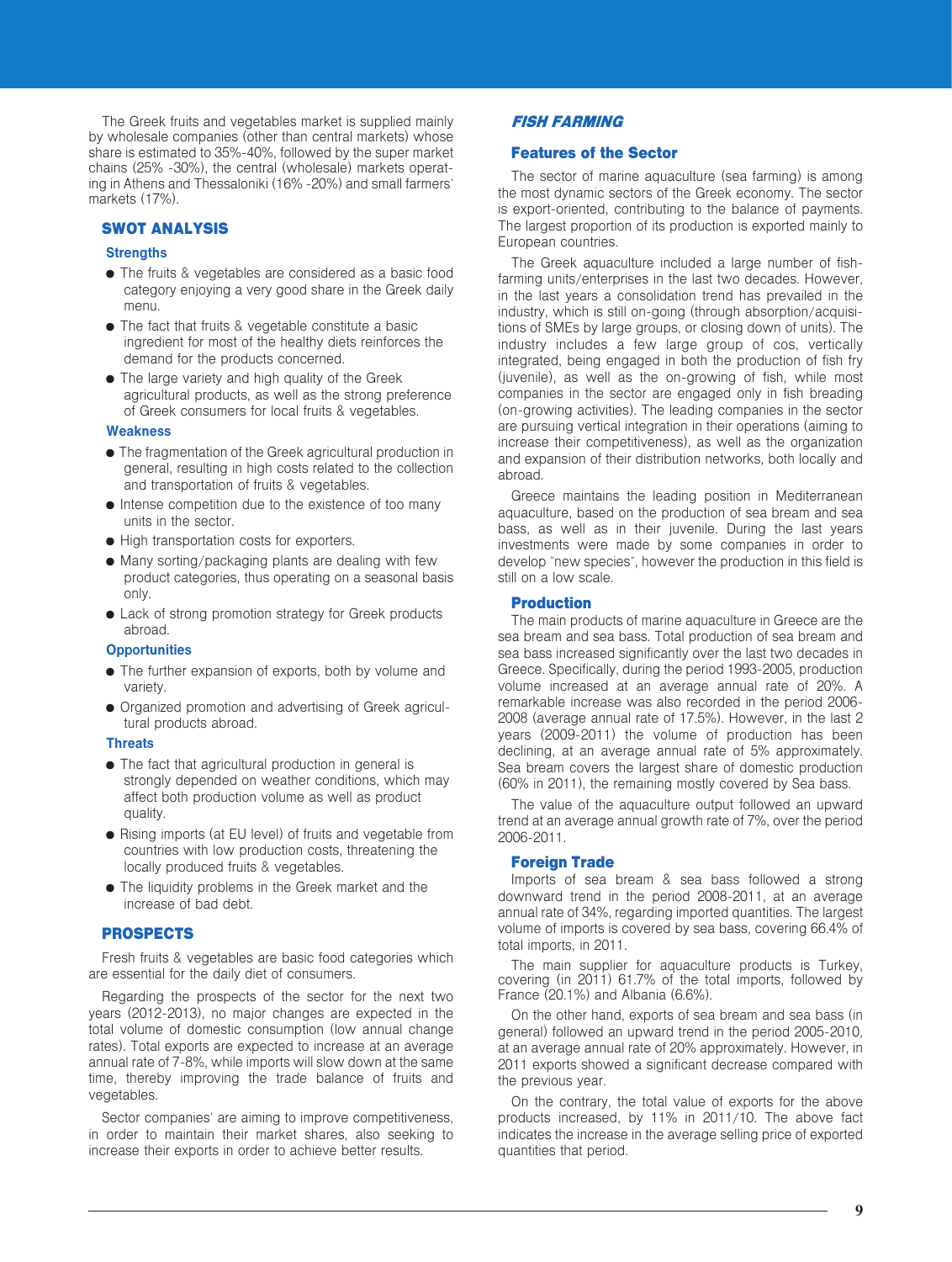The larger part of exports is covered by sea bream, the share of which amounted to 54.2% in 2011.

Italy is the main country of destination absorbing almost 46% of total exports in 2011, followed by France (13.2%), Spain (12.5%)", Portugal (8.7%), the UK (6,6%), etc.

|      | Table 6.<br><b>Exports of sea bream and sea bass</b><br>(2000–2011) |         |
|------|---------------------------------------------------------------------|---------|
| Year | Quantity                                                            | Change  |
| 2000 | 37.212                                                              |         |
| 2001 | 43.000                                                              | 15,6%   |
| 2002 | 54.000                                                              | 25,6%   |
| 2003 | 50.000                                                              | $-7,4%$ |
| 2004 | 48.000                                                              | $-4,0%$ |
| 2005 | 54.500                                                              | 13,5%   |
| 2006 | 55.000                                                              | 0.9%    |
| 2007 | 75.000                                                              | 36,4%   |
| 2008 | 73.000                                                              | $-2.7%$ |
| 2009 | 80.000                                                              | 9,6%    |
| 2010 | 86.000                                                              | 7,5%    |
| 2011 | 78.000                                                              | $-9,3%$ |
|      | Quantity in tones                                                   |         |

Sources: ICAP Group S.A., Market Estimates.



Sources: ICAP Group S.A., Market Estimates.



Sources: ICAP Group S.A., Market Estimates.

### **The Market**

The aquaculture industry has developed a strong export activity, as the bulk of domestic production is directed to foreign markets. Exported quantities of sea bream and sea bass (following six years of significant growth) declined in 2011/10, still covering however, 70% of total production. Major destinations are the European markets (Italy, Spain, France, etc.).

The size of the domestic consumption of sea bream and sea bass (in quantity) declined in 2009-2011, at an average annual rate of 18.4%. Imports in general remain on a low level, covering only 4.4% of domestic consumption in 2011.

Several companies in the industry (especially small and medium size), due to the fact that they have no access to the important distribution networks, offer most of their production to the large aquaculture groups operating in Greece. Then, these quantities are either exported (mainly), or sold on the domestic market.



Sources: ICAP Group S.A., Market Estimates

#### **SWOT ANALYSIS**

#### **Strenaths**

- The favorable geographical and climatic conditions in Greece and the leading position that the country has in Mediterranean aquaculture.
- Competitive prices of the aquaculture products compared to those of free fishing
- The significant decrease in the fish inventories of free fishing.
- The operation of large-scale and organized groups in the sector, who promote and strongly support export activities

#### **Weakness**

- The long duration of the (on-growing) production process.
- The high requirements for working capital and capital expenditure, resulting in heavy reliance on bank lending.
- The lack of full spatial planning.
- Insufficient advertising & promotional strategy for Greek fish farming products.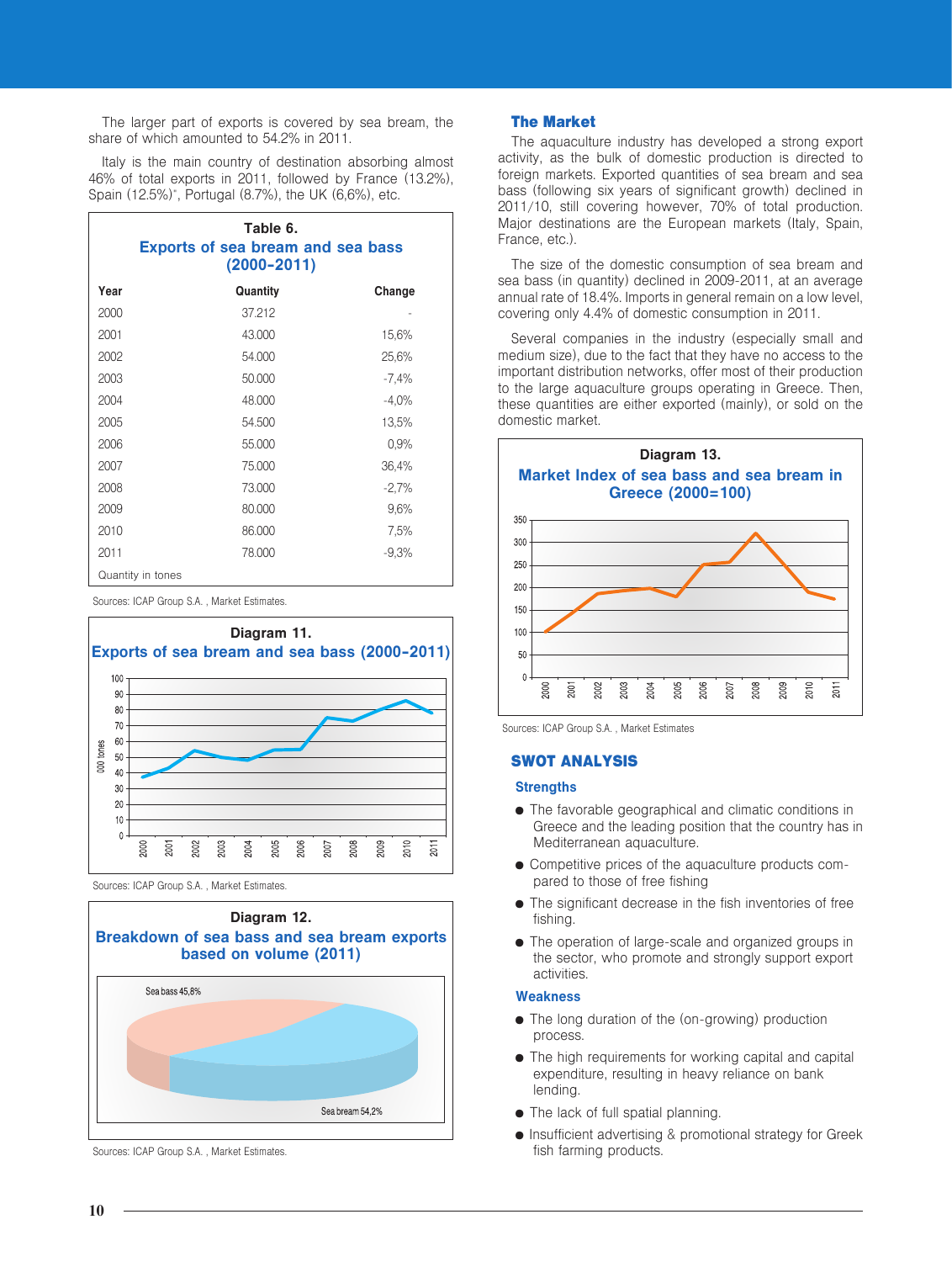# **Opportunities**

- The development of "organic" fish, as many consumers are turning to healthier diets.
- The expansion of the activities of the leading companies in processing of fresh fish - offer of added-value products (fish fillets, etc.).

#### **Threats**

- The economic crisis affecting business in every sector (liquidity problems, reduced bank financing, etc.).
- The reduction of consumer's disposable income, due to the prolonged economic crisis.
- The oversupply of fish farming products, which led to a drop of the prices in the industry.
- The increasing competition from aquaculture products of other Mediterranean countries.

#### **PROSPECTS**

Under the current conditions and trends, only minor changes are expected in the domestic production of sea bream and sea bass, while for the year 2012 a slight decrease is expected (about 2% -3%) compared to the previous year. Hopefully, production is expected to recover in the coming years (2013-2014), on a rather low growth rate however (2% -4%).

On the other hand, the total domestic consumption for aquaculture products is projected to decline further in 2012, as a result of the economic recession in the country.

# **WINE INDUSTRY**

# **Features of the Sector**

The wine industry in Greece includes a small number of large industries, as well as many small wineries, agricultural cooperatives and import companies. Large industries hold a significant share of the local bottled wine market, covering through extensive distribution network the country. Regarding smaller enterprises, some produce wine in bulk and some bottled wine, sold mainly to local districts, while others produce only quality bottled wine with specific characteristics (so-called "small producers wine"), the distribution of which is usually done by specialized companies. A substantial part of domestic production is carried out by agricultural cooperatives. The market also includes a few importing companies, selling not only wine but a wide range of alcoholic beverages.

Large wine industries have a strong export orientation. Major foreign markets for the Greek wines are Germany, USA. Canada, France and Belgium, where there are strong Greek communities.

The demand for wine is affected by seasonality; with the highest consumption taking part particularly during the winter holidays. The price and disposable income also influence demand, as competition from substitute products is very strong.

The structure of distribution varies according to the producer's size. Large industries have developed their own networks supplying directly the main outlets (super markets chains, major points in the HO.RE.CA. market). Furthermore, the wholesalers - dealers are the main distribution channel especially for small and medium-sized enterprises, while covering most of the market in areas outside urban centers and especially in the islands.

## **Production**

The domestic wine production declined in the last five years at an average annual rate of 6.7%. In particular, the total wine production is estimated to have declined by 9% in the last wine period (2010/11) compared to the previous period (2009/10). The geographical region of the Peloponnese is the main wine productive region, covering 21% of total production (the wine year 2010/11). The Central Mainland of Greece represents 18.2%, followed by Crete (14.9%).

According to data from the Ministry of Agriculture, white wines are the most important category, as they represent a share between 66% and 72% of total domestic production volume, in the last five years. Similarly, red and rose wines covered shares between 28% and 34% over the same period.

Wine products registered as PDO (Protected Designation of Origin) accounted for nearly 11.4%, while wines registered as PGI product (Protected Geographical Indication) covered 17.1% of total wine production in the last wine period.

| Table 7.<br><b>Exports of wine (2000-2010)</b> |        |           |          |           |  |  |  |
|------------------------------------------------|--------|-----------|----------|-----------|--|--|--|
| Year                                           | Value  | Change    | Quantity | Change    |  |  |  |
| 2000                                           | 67.400 |           | 443.633  |           |  |  |  |
| 2001                                           | 81,408 | 20.8%     | 735.855  | 65.9%     |  |  |  |
| $2002*$                                        | 50.378 | $-38.1\%$ | 290.713  | $-60.5\%$ |  |  |  |
| $2003*$                                        | 65.320 | 29.7%     | 370.023  | 27.3%     |  |  |  |
| $2004*$                                        | 63.278 | $-3.1\%$  | 300.685  | $-18.7%$  |  |  |  |
| $2005*$                                        | 58.100 | $-8.2\%$  | 288,018  | $-4.2%$   |  |  |  |
| $2006*$                                        | 55.728 | $-4.1\%$  | 302.413  | 5.0%      |  |  |  |
| $2007*$                                        | 55,126 | $-1.1\%$  | 295,393  | $-2.3%$   |  |  |  |
| $2008*$                                        | 53.303 | $-3.3\%$  | 252.135  | $-14.6%$  |  |  |  |
| $2009*$                                        | 56.964 | 6.9%      | 266.533  | 5.7%      |  |  |  |
| $2010*$                                        | 57.039 | 0.1%      | 369,732  | 38.7%     |  |  |  |

\*Temporary data

Quantity in HL

Value in thousand  $\in$ 

Source: Hellenic Statistical Authority (EL.STAT.)



Source: Hellenic Statistical Authority (EL.STAT.)